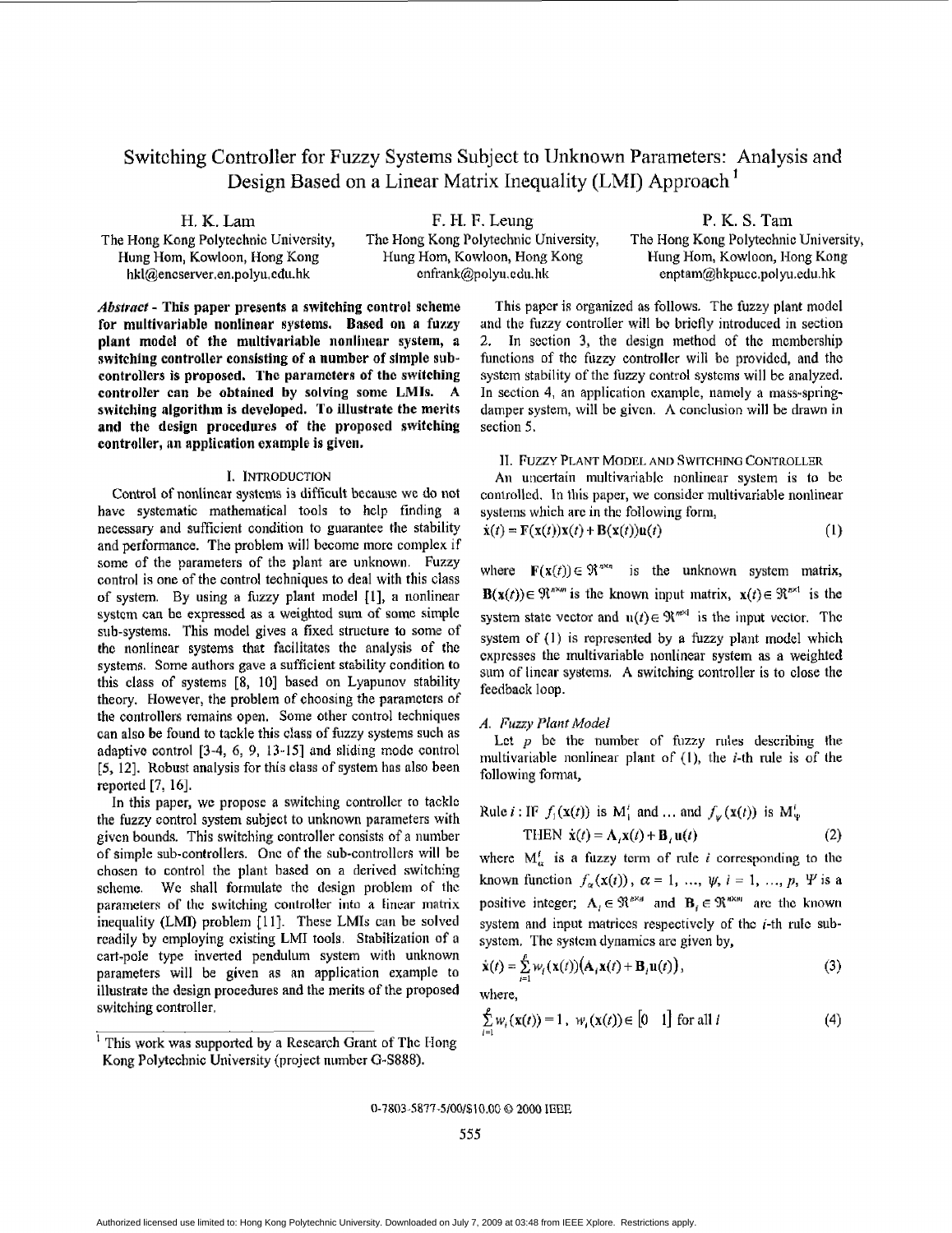$$
w_{j}(\mathbf{x}(t)) = \frac{\mu_{M'_{1}}(f_{1}(\mathbf{x}(t))) \times \mu_{M'_{2}}(f_{2}(\mathbf{x}(t))) \times \cdots \times \mu_{M'_{\nu}}(f_{\nu}(\mathbf{x}(t)))}{\sum_{k=1}^{p} \mu_{M'_{1}}(f_{1}(\mathbf{x}(t))) \times \mu_{M'_{2}}(f_{2}(\mathbf{x}(t))) \times \cdots \times \mu_{M'_{\nu}}(f_{\nu}(\mathbf{x}(t)))} \times (\mathbf{S}) - \sum_{i=1}^{p} \mu_{i} \nu_{i} \nu_{i}(\mathbf{x}(t)) \mathbf{R} \mathbf{B}_{i}^{\mathrm{T}} \mathbf{P} \mathbf{x}(t)
$$
\n
$$
-\sum_{i=1}^{p} (m_{i} - w_{i}) \mathbf{B}(\mathbf{x}(t)) \mathbf{R} \mathbf{B}_{i}^{\mathrm{T}} \mathbf{P} \mathbf{x}(t)
$$
\n
$$
(8)
$$

is an unknown nonlinear function and  $\mu_{M_{\alpha}}(f_{\alpha}(\mathbf{x}(t)))$ ,  $\alpha = 1$ , 2,  $\ldots$ ,  $\psi$ , are the known membership function. (Details about **fuzzy** modeling can be foundcd **(1,** lo].).

#### *B. Switching Conlroller*

**A** switching controllcr **is employed** to **control** thc **nonlinear**  plant **af** (I), The switching controllcr **consists** of somc **simple sub-controllers.** Thesc sub-controllers **will** switch among each other **to** control the **system** of **(1)** according to an appropriate **switching** scheme. The switching controller is described **by,** 

$$
\mathbf{u}(t) = -\sum_{j=1}^{p} m_j(\mathbf{x}(t)) \mathbf{R} \mathbf{B}_j^{\mathrm{T}} \mathbf{P} \mathbf{x}(t)
$$
 (6)

where  $m_i(\mathbf{x}(t))$  takes the value of 0 or 1 according to a switching scheme discussed later,  $\mathbf{R} \in \mathbb{R}^{m \times n}$  and  $\mathbf{P} \in \mathbb{R}^{n \times n}$ are symmetric positive definite matrices to be designed,  $(\cdot)^T$ denotes the transpose of a matrix or a vector. It can be seen from (6) that the switching controller consists of  $2^p$  statefeedback controllers which are **lincar** combinations **of**   $-$  **RB**  $\int_1^T P x(t)$ ,  $j = 1, 2, ..., p$ .

## 111. **SYSTEM STARIL[TY,** SWlTCIllNG **SCHEME AND SWITCHING CONTROLLER** DESIGN **UASED** ON LMI

We shall prcscnt the design **of the** switching controller in this section. A switching scheme for  $m_i(\mathbf{x}(t)), j = 1, 2, ..., p$ , will be **derived** under thc consideration **of system** stability. From (3), (6), and writing  $w_i(x(t))$  as  $w_i$ , and  $m_j(x(t))$  as

 $m_i$ , the closed-loop system is described by,

$$
\dot{\mathbf{x}}(t) = \sum_{i=1}^{p} w_{i} \bigg( \mathbf{A}_{i} \mathbf{x}(t) - \mathbf{B}_{i} \sum_{j=1}^{p} m_{j} \mathbf{R} \mathbf{B}_{j}^{\top} \mathbf{P} \mathbf{x}(t) \bigg)
$$
\n
$$
= \sum_{i=1}^{p} \sum_{j=1}^{p} w_{i} w_{j} \bigg( \mathbf{A}_{i} - \mathbf{B}_{i} \mathbf{R} \mathbf{B}_{j}^{\top} \mathbf{P} \bigg) \mathbf{x}(t)
$$
\n
$$
- \sum_{i=1}^{p} \sum_{j=1}^{p} w_{i} m_{j} \mathbf{B}_{i} \mathbf{R} \mathbf{B}_{j}^{\top} \mathbf{P} \mathbf{x}(t) + \sum_{i=1}^{p} \sum_{j=1}^{p} w_{i} w_{j} \mathbf{B}_{i} \mathbf{R} \mathbf{B}_{j}^{\top} \mathbf{P} \mathbf{x}(t)
$$
\n
$$
= \sum_{i=1}^{p} \sum_{j=1}^{p} w_{i} w_{j} \bigg( \mathbf{A}_{i} - \mathbf{B}_{i} \mathbf{R} \mathbf{B}_{j}^{\top} \mathbf{P} \bigg) \mathbf{x}(t)
$$
\n
$$
- \sum_{j=1}^{p} (m_{j} - w_{j}) \sum_{i=1}^{p} w_{i} \mathbf{B}_{i} \mathbf{R} \mathbf{B}_{j}^{\top} \mathbf{P} \mathbf{x}(t)
$$
\n(7)

Comparing (1) and (3), it is obvious that  $B(x(t)) = \sum_{i=1}^{n} w_i B_i$ , **so,** (7) becomes,

To **invcstigatc** the systcin stability of thc closed-loop system of (8), we consider the following quadratic Lyapunov function,

$$
V = \frac{1}{2} \mathbf{x}(t)^{\mathrm{T}} \mathbf{P} \mathbf{x}(t)
$$
 (9)

Differentiating (9), we have,

$$
\dot{V} = \frac{1}{2} \left( \dot{\mathbf{x}}(t)^{\mathrm{T}} \mathbf{P} \mathbf{x}(t) + \mathbf{x}(t)^{\mathrm{T}} \mathbf{P} \dot{\mathbf{x}}(t) \right)
$$
(10)

From **(8)** and **(IO),** 

$$
\dot{V} = \frac{1}{2} \Biggl( \sum_{i=1}^{p} \sum_{j=1}^{p} w_i w_j \Bigl( \mathbf{A}_i - \mathbf{B}_i \mathbf{R} \mathbf{B}_j^{\mathrm{T}} \mathbf{P} \Bigr) \mathbf{k}(t) \n- \sum_{i=1}^{p} (m_i - w_i) \mathbf{B} (\mathbf{x}(t)) \mathbf{R} \mathbf{B}_i^{\mathrm{T}} \mathbf{P} \mathbf{x}(t) \Biggr)^{\mathrm{T}} \mathbf{P} \mathbf{x}(t) \n+ \frac{1}{2} \mathbf{x}(t)^{\mathrm{T}} \mathbf{P} \Biggl( \sum_{i=1}^{p} \sum_{j=1}^{p} w_i w_j \Bigl( \mathbf{A}_i - \mathbf{B}_i \mathbf{R} \mathbf{B}_j^{\mathrm{T}} \mathbf{P} \Bigr) \mathbf{k}(t) \n- \sum_{i=1}^{p} (m_i - w_i) \mathbf{B} (\mathbf{x}(t)) \mathbf{R} \mathbf{B}_i^{\mathrm{T}} \mathbf{P} \mathbf{x}(t) \Biggr) \n= \frac{1}{2} \mathbf{x}(t)^{\mathrm{T}} \sum_{i=1}^{p} \sum_{j=1}^{p} w_i w_j \Bigl( \mathbf{A}_i^{\mathrm{T}} \mathbf{P} + \mathbf{P} \mathbf{A}_i - \mathbf{P} \mathbf{B}_j \mathbf{R} \mathbf{B}_i^{\mathrm{T}} \mathbf{P} - \mathbf{P} \mathbf{B}_i \mathbf{R} \mathbf{B}_j^{\mathrm{T}} \mathbf{P} \Bigr) \mathbf{k}(t)
$$

$$
= \frac{1}{2}\mathbf{x}(t) \sum_{i=1}^{n} \sum_{j=1}^{n} w_{i}w_{j}(\mathbf{A}_{i}^{T} \mathbf{F} + \mathbf{F}\mathbf{A}_{i}^{T} - \mathbf{F}\mathbf{B}_{j}\mathbf{K}\mathbf{B}_{i}^{T} \mathbf{F} - \mathbf{F}\mathbf{B}_{i}\mathbf{K}\mathbf{B}_{j}^{T} \mathbf{F}_{j}(t))
$$
  

$$
- \sum_{i=1}^{p} (m_{i} - w_{i})\mathbf{x}(t)^{T} \mathbf{P}\mathbf{B}(\mathbf{x}(t)) \mathbf{R}\mathbf{B}_{i}^{T} \mathbf{P}\mathbf{x}(t)
$$

$$
= \frac{1}{2} \mathbf{x}(t)^{\mathrm{T}} \sum_{i=1}^{p} \sum_{j=1}^{p} w_{i} w_{j} \mathbf{Q}_{ij} \mathbf{x}(t)
$$
  
-
$$
\sum_{i=1}^{p} (m_{i} - w_{i}) \mathbf{x}(t)^{\mathrm{T}} \mathbf{P} \mathbf{B}(\mathbf{x}(t)) \mathbf{R} \mathbf{B}_{i}^{\mathrm{T}} \mathbf{P} \mathbf{x}(t)
$$
 (11)

 $(12)$ 

where,  $\mathbf{Q}_{ij} = \mathbf{A}_i^{\mathsf{T}} \mathbf{P} + \mathbf{P} \mathbf{A}_i - \mathbf{P} \mathbf{B}_j \mathbf{R} \mathbf{B}_i^{\mathsf{T}} \mathbf{P} - \mathbf{P} \mathbf{B}_i \mathbf{R} \mathbf{B}_j^{\mathsf{T}} \mathbf{P}$ 

From (11),  
\n
$$
\dot{V} = \frac{1}{4} \sum_{i=1}^{p} \sum_{j=1}^{p} w_{i} w_{j} \mathbf{x}(t)^{\mathsf{T}} \mathbf{Q}_{ij} \mathbf{x}(t) + \frac{1}{4} \sum_{i=1}^{p} \sum_{j=1}^{p} w_{i} w_{j} \mathbf{x}(t)^{\mathsf{T}} \mathbf{Q}_{ji} \mathbf{x}(t)
$$
\n
$$
- \sum_{i=1}^{p} (m_{i} - w_{i}) \mathbf{x}(t)^{\mathsf{T}} \mathbf{P} \mathbf{B}(\mathbf{x}(t)) \mathbf{R} \mathbf{B}_{i}^{\mathsf{T}} \mathbf{P} \mathbf{x}(t)
$$
\n
$$
= \frac{1}{4} \sum_{i=1}^{p} \sum_{j=1}^{p} w_{i} w_{j} \mathbf{x}(t)^{\mathsf{T}} (\mathbf{Q}_{ij} + \mathbf{Q}_{ji}) \mathbf{x}(t)
$$
\n
$$
- \sum_{i=1}^{p} (m_{i} - w_{i}) \mathbf{x}(t)^{\mathsf{T}} \mathbf{P} \mathbf{B}(\mathbf{x}(t)) \mathbf{R} \mathbf{B}_{i}^{\mathsf{T}} \mathbf{P} \mathbf{x}(t)
$$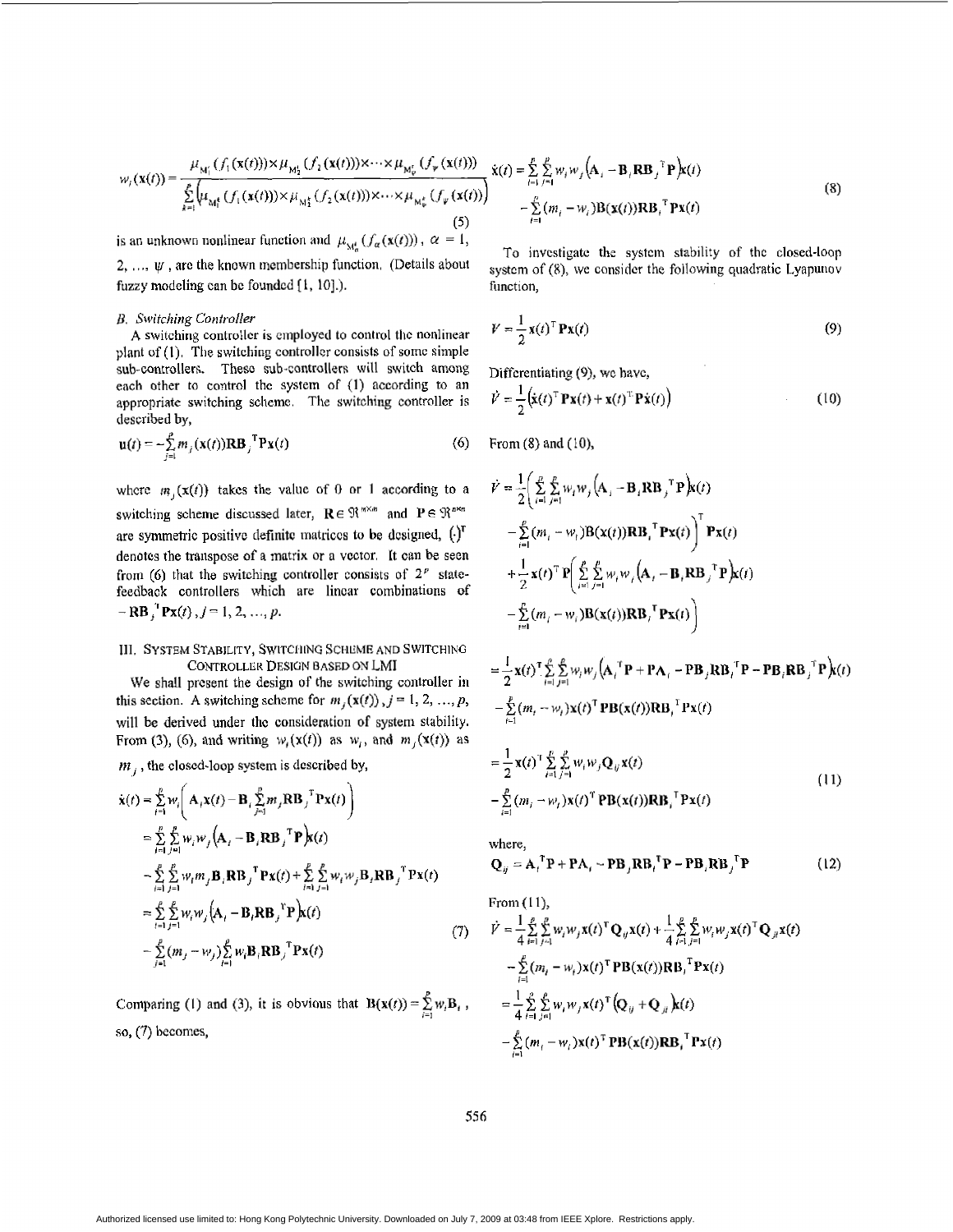$$
= \frac{1}{4} \sum_{i=1}^{p} \sum_{j=1}^{p} w_{i} w_{j} \mathbf{x}(t)^{\mathsf{T}} \mathbf{J}_{ij} \mathbf{x}(t)
$$
  
-
$$
\sum_{i=1}^{p} (m_{i} - w_{i}) \mathbf{x}(t)^{\mathsf{T}} \mathbf{P} \mathbf{B}(\mathbf{x}(t)) \mathbf{R} \mathbf{B}_{i}^{-1} \mathbf{P} \mathbf{x}(t)
$$
 (13)

where,

$$
\mathbf{J}_{ij} = \mathbf{Q}_{ij} + \mathbf{Q}_{ji} \tag{14}
$$

From  $(14)$ , let,

$$
\mathbf{J}_{ij} < 0 \quad \text{for all } i \text{ and } j \tag{15}
$$
\n
$$
\mathbf{J}_{ij} = \left[ \mathbf{J}_{ij} \mathbf{J}_{ij} \mathbf{J}_{ij} \mathbf{J}_{ij} \mathbf{J}_{ij} \mathbf{J}_{ij} \mathbf{J}_{ij} \mathbf{J}_{ij} \mathbf{J}_{ij} \mathbf{J}_{ij} \mathbf{J}_{ij} \mathbf{J}_{ij} \mathbf{J}_{ij} \mathbf{J}_{ij} \mathbf{J}_{ij} \right]
$$

$$
m_i = \frac{1 + \text{sgn}(\mathbf{x}(i) + \mathbf{B}(\mathbf{x}(i))\mathbf{R}\mathbf{B}_i + \mathbf{r}\mathbf{x}(i))}{2} \text{ for all } i \tag{16}
$$

$$
sgn(z) = \begin{cases} 1 & \text{if } z > 0 \\ -1 & \text{otherwise} \end{cases}
$$
 (17)

From (13) to **(16), wc** have,

$$
\dot{V} = \frac{1}{4} \sum_{i=1}^{p} \sum_{j=1}^{p} w_{i} w_{j} \mathbf{x}(t)^{\mathrm{T}} \mathbf{J}_{ij} \mathbf{x}(t)
$$
\n
$$
- \sum_{i=1}^{p} \left[ \frac{1 + \mathrm{sgn}(\mathbf{x}(t)^{\mathrm{T}} \mathbf{P} \mathbf{B}(\mathbf{x}(t)) \mathbf{R} \mathbf{B}_{i}^{\mathrm{T}} \mathbf{P} \mathbf{x}(t))}{2} \right]
$$
\n
$$
- \frac{1}{2} - \left( w_{i} - \frac{1}{2} \right) \left[ \mathbf{x}(t)^{\mathrm{T}} \mathbf{P} \mathbf{B}(\mathbf{x}(t)) \mathbf{R} \mathbf{B}_{i}^{\mathrm{T}} \mathbf{P} \mathbf{x}(t) \right]
$$
\n
$$
= \frac{1}{4} \sum_{i=1}^{p} \sum_{j=1}^{p} w_{i} w_{j} \mathbf{x}(t)^{\mathrm{T}} \mathbf{J}_{ij} \mathbf{x}(t)
$$
\n
$$
- \sum_{i=1}^{p} \left[ \frac{\mathrm{sgn}(\mathbf{x}(t)^{\mathrm{T}} \mathbf{P} \mathbf{B}(\mathbf{x}(t)) \mathbf{R} \mathbf{B}_{i}^{\mathrm{T}} \mathbf{P} \mathbf{x}(t))}{2} \right]
$$
\n
$$
\left( w_{i} - \frac{1}{2} \right) \left| \mathbf{x}(t)^{\mathrm{T}} \mathbf{P} \mathbf{B}(\mathbf{x}(t)) \mathbf{R} \mathbf{B}_{i}^{\mathrm{T}} \mathbf{P} \mathbf{x}(t) \right|
$$
\n
$$
\leq \frac{1}{4} \sum_{i=1}^{p} \sum_{j=1}^{p} w_{i} w_{j} \mathbf{x}(t)^{\mathrm{T}} \mathbf{J}_{ij} \mathbf{x}(t)
$$
\n
$$
- \sum_{i=1}^{p} \left( \frac{1}{2} - \left| w_{i} - \frac{1}{2} \right| \right) \left| \mathbf{x}(t)^{\mathrm{T}} \mathbf{P} \mathbf{B}(\mathbf{x}(t)) \mathbf{R} \mathbf{B}_{i}^{\mathrm{T}} \mathbf{P} \mathbf{x}(t) \right|
$$
\n(18)

As  $w_i - \frac{1}{2} \in \left[ -\frac{1}{2}, \frac{1}{2} \right]$ ,  $i = 1, 2, ..., p$ , due to the property

**of the fuzzy plant model, it can be shown that (18) satisfies** the following inequality,

$$
\dot{Y} \le \frac{1}{4} \sum_{i=1}^{p} \sum_{j=1}^{p} w_i w_j \mathbf{x}(t)^T \mathbf{J}_{y} \mathbf{x}(t) < 0 \tag{19}
$$

IIcnce, **we** can concludc that thc closed-loop system of (7) is asymptotically stable, i.e.,  $x(t) \rightarrow 0$  as  $t \rightarrow \infty$ , if the stability condition of (15) is satisfied and **the** switching schemc **of (16)** is applied.

in the following, wc **shall forniulate** the dcsign **of** thc switching controller (6) and the stability condition of (15) into

 $\mathbf{k}$ 

an LML prablem. In order words, wc forniulatc **the** finding of **R** and **P** into an LMI problem. Considering (12) and (16) and restatc as follows,

 $\mathcal{L}$ 

$$
\mathbf{A}_{j}^{\top} \mathbf{P} + \mathbf{P} \mathbf{A}_{j} + \mathbf{A}_{j}^{\top} \mathbf{P} + \mathbf{P} \mathbf{A}_{j} - 2 \mathbf{P} (\mathbf{B}_{j} \mathbf{R} \mathbf{B}_{j}^{\top} + \mathbf{B}_{j} \mathbf{R} \mathbf{B}_{j}^{\top}) \mathbf{P} < 0
$$
\n
$$
\Rightarrow \mathbf{P}^{-1} [\mathbf{A}_{j}^{\top} \mathbf{P} + \mathbf{P} \mathbf{A}_{j} + \mathbf{A}_{j}^{\top} \mathbf{P} + \mathbf{P} \mathbf{A}_{j}
$$
\n
$$
- 2 \mathbf{P} (\mathbf{B}_{j} \mathbf{R} \mathbf{B}_{j}^{\top} + \mathbf{B}_{j} \mathbf{R} \mathbf{B}_{j}^{\top}) \mathbf{P} ] \mathbf{P}^{-1} < 0
$$
\n
$$
\Rightarrow \mathbf{P}^{-1} \mathbf{A}_{j}^{\top} + \mathbf{A}_{j} \mathbf{P}^{-1} + \mathbf{P}^{-1} \mathbf{A}_{j}^{\top} + \mathbf{A}_{j} \mathbf{P}^{-1}
$$
\n
$$
- 2 (\mathbf{B}_{j} \mathbf{R} \mathbf{B}_{j}^{\top} + \mathbf{B}_{j} \mathbf{R} \mathbf{B}_{j}^{\top}) < 0
$$
\n(20)

It can be seen that  $(20)$  is an LMI. **R** and **P** can be solved readily by employing some LMI tools. The analysis results, switching schemc and design of the switching controller are summarized by the following lemma.

**Lemma** 1: The closed-loop control system of  $(6)$  is guaranteed to be asymptotically stable if the parameters of the switching controller,  $R$  and  $P$  are symmetric positive definite and satisfy the following LMIs,

$$
\mathbf{P}^{-1}\mathbf{A}_i^T + \mathbf{A}_i \mathbf{P}^{-1} + \mathbf{P}^{-1}\mathbf{A}_j^T + \mathbf{A}_j \mathbf{P}^{-1} - 2(\mathbf{B}_j \mathbf{R} \mathbf{B}_i^T + \mathbf{B}_i \mathbf{R} \mathbf{B}_j^T) < 0
$$
  
for all *i* and *j*,  
and choose  $m_i(\mathbf{x}(t)) = \frac{1 + \text{sgn}(\mathbf{x}(t)^T \mathbf{P} \mathbf{B}(\mathbf{x}(t)) \mathbf{R} \mathbf{B}_i^T \mathbf{P} \mathbf{x}(t))}{2}$  for  
all *i*

The design procedures of the switching controller are summarizcd by the following steps,

- **Stcp** I). Obtain thc fuzzy plant niodel **of** a nonlinear plant, e.g., by means of fuzzy modeling methods [1, 10] or **ottiar** imam.
- Step II). Design the parameters of the switching controller by solving the LMIs in Lemma I
- Step III). Design  $m_i(\mathbf{x}(t))$  according to Lemma 1.

# IV. APPLICATION EXAMPLE

An application example will be given in this section to show the design procedures and the merits of the proposed switching controller. A cart-pole type inverted pendulum **systetn** [E] is shown in Yig. 2. **A** switching controllcr will be designed for it by following the design procedures given in prcvious section,

Step I). The dynamic equation of the cart-pole type inverted pcndulum **systctn** is given by,

$$
\ddot{\theta}(t) = \frac{g \sin(\theta(t)) - am l \dot{\theta}(t)^2 \sin(2\theta(t))/2 - a \cos(\theta(t))u(t)}{4l/3 - aml \cos^2(\theta(t))}
$$
\n(21)

Authorized licensed use limited to: Hong Kong Polytechnic University. Downloaded on July 7, 2009 at 03:48 from IEEE Xplore. Restrictions apply.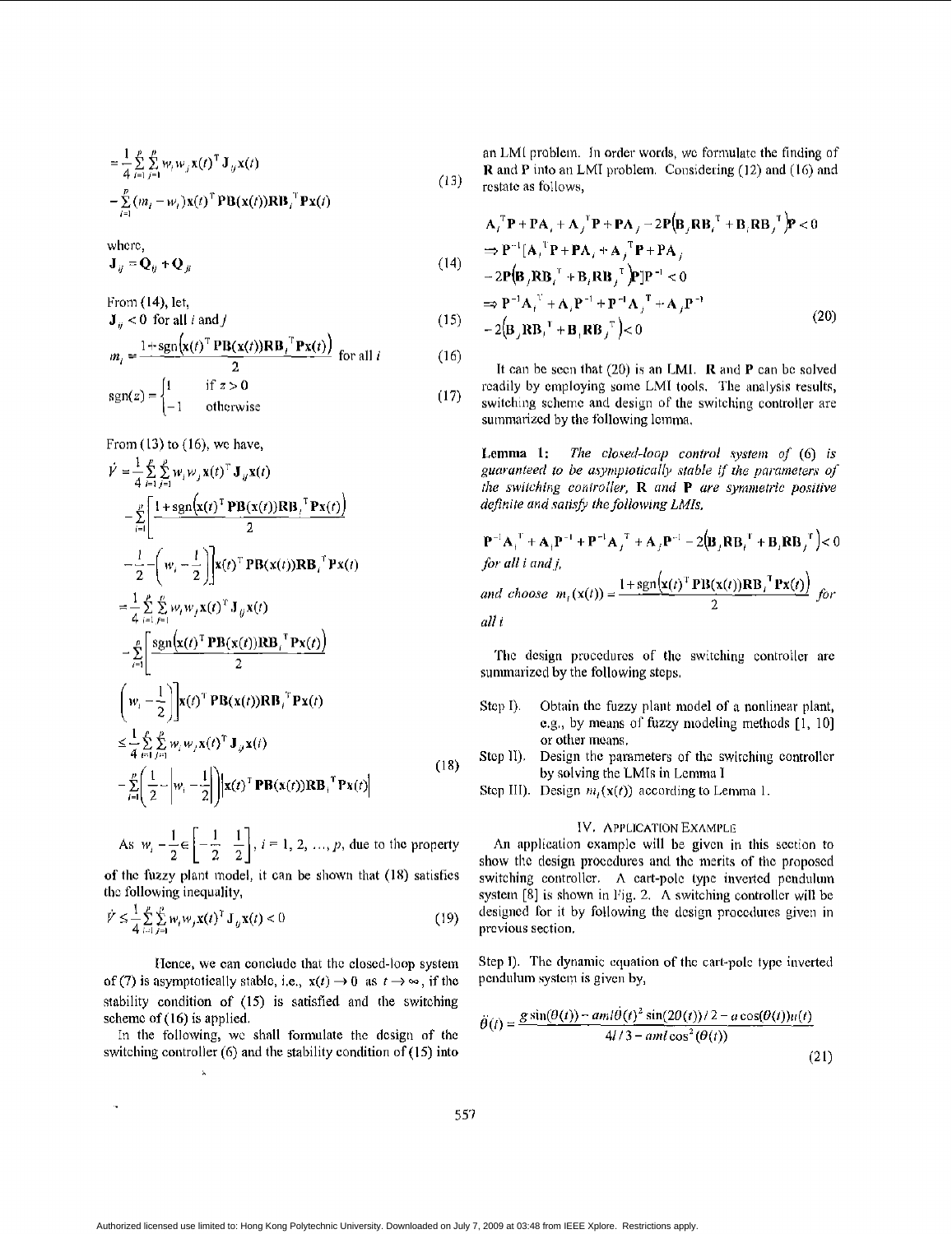where  $\theta$  is the angular displacement of the pendulum,  $g =$ 9.8m/s<sup>2</sup> is the acceleration due to gravity,  $m = 0.1$ kg is the mass of the pendulum,  $a = 1/(m + M)$ ,  $M \in [0.5 \ 1]$ kg is the mass of the cart,  $2l = 1m$  is the length of the pendulum, and *u* is the force applied to the cart. The objective of this application example is to design a fuzzy controller to close the **feedback** loop of (21) such that  $\theta = 0$  at steady state. The inverted pendulum of (21) can be modeled by a **fuzzy** plant model having four rules. The *i*-th rule can be written as follows,

Rule *i*: IF 
$$
f_1(\mathbf{x}(t))
$$
 is M<sup>1</sup><sub>1</sub> AND  $f_2(\mathbf{x}(t))$  is M<sup>1</sup><sub>2</sub>  
THEN  $\dot{\mathbf{x}}(t) = \mathbf{A}_1 \mathbf{x}(t) + \mathbf{B}_1 u(t)$  for  $t = 1, 2, 3, 4$  (22)

**so** that the system dynamics is described **by,** 

$$
\dot{\mathbf{x}}(t) = \sum_{i=1}^{n} w_i \left( \mathbf{A}_i \mathbf{x}(t) + \mathbf{B}_i u(t) \right)
$$
 (23)

where  $\mathbf{x}(t) = [x_1(t) \quad x_2(t)]^T = [\theta(t) \quad \dot{\theta}(t)]^T$ ,

$$
\theta(t) \in [\theta_{\min} \quad \theta_{\max}] = \left[ -\frac{7\pi}{18} \frac{7\pi}{18} \right] \qquad \text{and}
$$
  

$$
\theta(t) \in [\theta_{\min} \quad \theta_{\max}] = [-5 \quad 5];
$$

$$
f_1(\mathbf{x}(t)) = \frac{g - a m l x_2(t)^2 \cos(x_1(t))}{4l/3 - a m l \cos^2(x_1(t))} \left( \frac{\sin(x_1(t))}{x_1(t)} \right)
$$
 and

$$
f_2(\mathbf{x}(t)) = -\frac{a \cos(x_1(t))}{4l/3 - aml \cos^2(x_1(t))}; \quad \mathbf{A}_1 = \mathbf{A}_2 = \begin{bmatrix} 0 & 1 \\ f_1 & 0 \end{bmatrix}
$$

and 
$$
\mathbf{A}_3 = \mathbf{A}_4 = \begin{bmatrix} 0 & 1 \\ f_{2_{\text{max}}} & 0 \end{bmatrix}
$$
;  $\mathbf{B}_1 = \mathbf{B}_3 = \begin{bmatrix} 0 \\ f_{2_{\text{min}}} \end{bmatrix}$  and

$$
\mathbf{B}_2 = \mathbf{B}_4 = \begin{bmatrix} 0 \\ f_{2_{\text{max}}}\end{bmatrix}; \quad f_{1_{\text{min}}} = 9 \text{ and } f_{1_{\text{max}}} = 20, \quad f_{2_{\text{min}}} = -2.8571
$$

and 
$$
f_{2_{\text{max}}} = -0.8677
$$
;  $w_i = \frac{\mu_{M_1^i}(f_1(\mathbf{x}(t))) \times \mu_{M_2^i}(f_2(\mathbf{x}(t)))}{\sum_{i=1}^4 (\mu_{M_1^i}(f_1(\mathbf{x}(t))) \times \mu_{M_2^i}(f_2(\mathbf{x}(t)))})$ ;

$$
\mu_{\mathbf{M}_{\mathbf{I}}^{\beta}}(f_{1}(\mathbf{x}(t))) = \frac{-f_{1}(\mathbf{x}(t)) + f_{1_{\max}}}{f_{1_{\max}} - f_{1_{\min}}} \quad \text{for} \quad \beta = 1, \quad 2 \quad \text{and}
$$

$$
\mu_{M_1^{\delta}}(f_1(\mathbf{x}(t))) = 1 - \mu_{M_1^{\delta}}(f_1(\mathbf{x}(t))) \quad \text{for} \quad \delta = 3, \quad 4;
$$

$$
\mu_{M_1'}(f_2(\mathbf{x}(t))) = \frac{-f_2(\mathbf{x}(t)) + f_{2_{max}}}{f_{2_{max}} - f_{2_{min}}} \quad \text{for} \quad \varepsilon = 1, \quad 3
$$

and  $\mu_{M_2^e}(f_2(x(t))) = 1 - \mu_{M_2^1}(f_2(x(t)))$  for  $\phi = 2, 4$  are the membcrship functions.

**Step II)** A switching controller is designed for the plant of (2 I) and is **as** follows,

$$
\mathbf{u}(t) = -\sum_{j=1}^{4} m_j(\mathbf{x}(t)) \mathbf{R} \mathbf{B}_j^{\ \mathrm{T}} \mathbf{P} \mathbf{x}(t)
$$
 (24)

It can be seen that we have 16 simple controllers. By solving the LMIs given in the Lemma 1, we have  $R = 6.3450$ 

and 
$$
P = \begin{bmatrix} 0.4134 & -1.5489 \\ -1.5489 & 6.0771 \end{bmatrix}
$$
.

Step III) According to Lemma 1, we have  
\n
$$
m_i(\mathbf{x}(t)) = \frac{1 + \text{sgn}(\mathbf{x}(t)^{\text{T}} \mathbf{PB}(\mathbf{x}(t)) \mathbf{RB}_i^{\text{T}} \mathbf{Px}(t))}{2}
$$
 for  $i = 1, 2, 3$ ,  
\n4.

Fig. **3** and **4** show the rcsponses of thc systcm states with *Ad*   $= 0.5$ kg (solid line) and  $M = 1$ kg (dotted line) under the initial condition of  $\mathbf{x}(0) = \begin{bmatrix} 1 \\ 0 \end{bmatrix}^T$ .

#### V. CONCLUSION

A design of switching controller for multivariable nonlinear plants with unknown parameters based on LMI approach has been given. The **paramctcrs of** the switching controller can bc obtained by solving sonic LMIs. Switching scheme **has** bcen dcvelopcd under the consideration **of** system stability. **An**  application example on stabilizing a cart-pole type inverted pendulum system has been give to illustrate the design procedure and the merits of the proposed switching controller.

#### **REFERENCH**

- [I] **T.** Takagi and M. Sngeno, ''Fuzzy Idcntificalion of systcms and *its* applications to modeling and **control,"**  *IEEE* lkans. *Sys., Mun., Cyhern.,* vol. sinc-15 110. 1, **pp. 116-132,** Jan.,1985.
- **K. l'alin, "Sliding** mode fuzzy **control,"** in *Proc. of IEEE Int. Conference on Fuzzy Systems, 1992, pp. [2] 5* **19-526.**
- **[3] L.** X. **Wang,** "Stable adaptive **fuzzy control** of nonlinear systems,", *IEEE Trans. Fuzzy Sys.*, vol. 1, no. 2, pp. **146-155, May,** 1993.
- S. *C.* Lin and **Y. Y.** Chen, "Design of adaptive **fuzzy**  sliding mode for nonlinear systems control," in *Proceedings of the third IEEE Conference on Fuzzy* **Sptems,** pp. 35-39, 1994. **[43**
- **S. W.** Kim and J. J. Lee, "Design **of** a **fuzzy** controller with fuzzy sliding surface," Fuzzy Sets and Systems, *[5]*  **vol. 71,** pp. **359-367,** 1995.
- C. **S.** Ting, **T. 1-1. S.** Li and F. **C.** Kutg, **"An** approach to systematic design of the fuzzy control system," *Fuzzy Sets and Systems,* **vol.** 77, **pp. 151-166,** 1946. **[6j**
- K. **Tanaka,** T. **lkeda** and Hua 0. **Wang,** "Robust stabilization of a class of uncertain nonlinear systems via fuzzy control : Quadratic stability,  $H^{\infty}$  control **theory,** and lincar matrix inequalities," *IEEB Trans. Fuzzy@\$t.,* **vol.** 4, no. 1, pp. **1-13,** Feb., 1996. *[7]*
- **[SI 1-1.** 0. Wmg, K. Tanaka, and M. F, Griffin, **"An**  approach to fuzzy control **of** nonlinear systems: